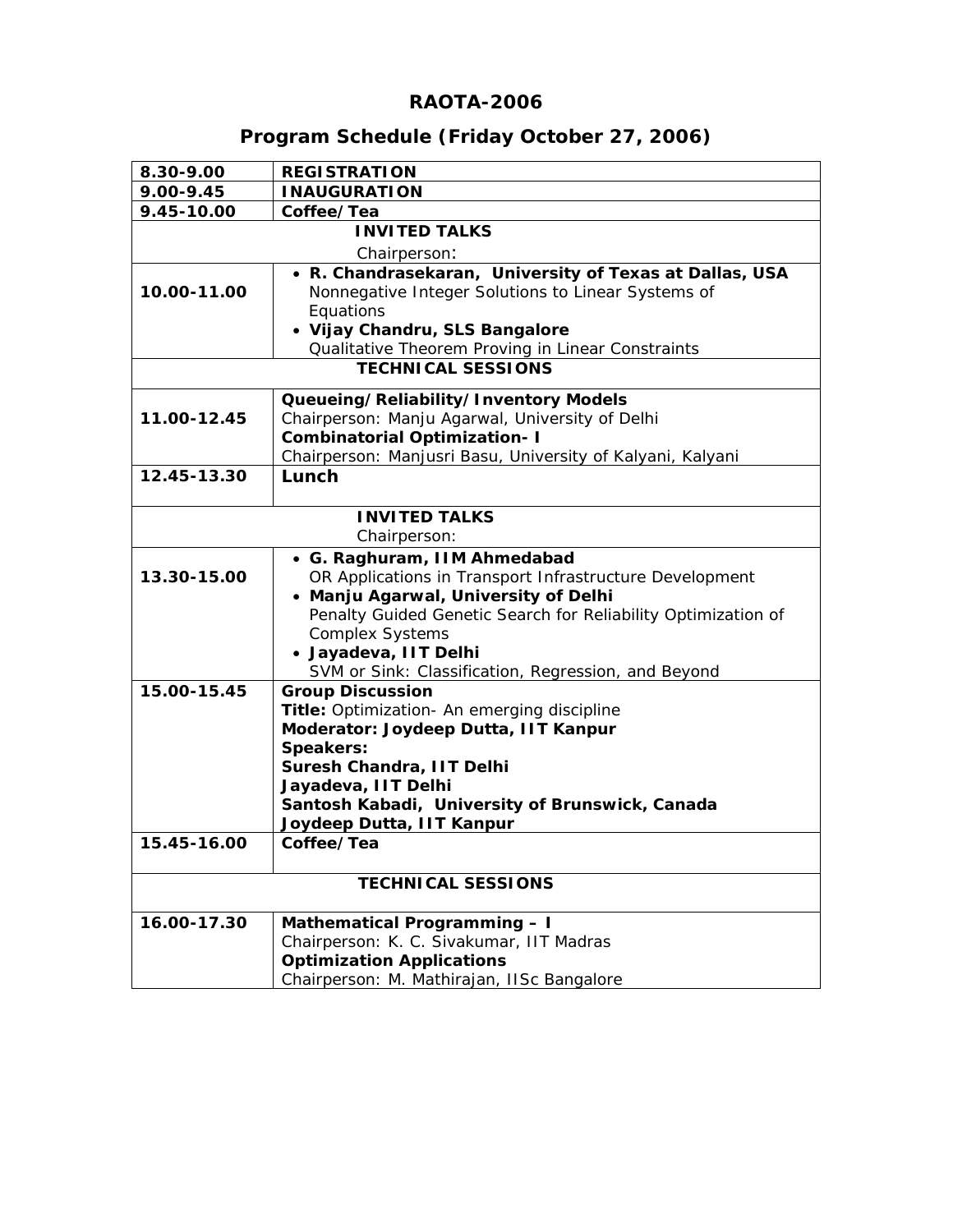# **Program Schedule (Saturday October 28, 2006)**

| 9.00-9.45           | M. R. Rao, ISB Hyderabad                                                               |
|---------------------|----------------------------------------------------------------------------------------|
| <b>Plenary Talk</b> | Integer Programming Formulations in Combinational Auctions:                            |
|                     | A Selected Survey                                                                      |
|                     | Chairperson: R.N. Kaul, University of Delhi                                            |
|                     | <b>INVITED TALKS</b>                                                                   |
|                     | Chairperson:                                                                           |
|                     | • Prabha Sharma, IIT Kanpur                                                            |
| 9.45-11.15          | Constrained Traveling Salesman Problem on a Halin Graph:                               |
|                     | A Pseudo Polynomial Algorithm                                                          |
|                     | • Ashok Mittal, IIT Kanpur                                                             |
|                     | Global Solution on Hypercube                                                           |
|                     | • T. Parthasarathy, MI Chennai                                                         |
|                     | Semidefinite Linear Complementarity Problems: A Survey                                 |
| 11.15-11.30         | Coffee/Tea                                                                             |
| 11.30-12.15         | <b>Panel Discussion</b>                                                                |
|                     | Title: Role of Optimization in Indian Industries                                       |
|                     | Moderator: Bharat Salhotra, North Western Railways,                                    |
|                     | Speakers:                                                                              |
|                     | Bharat Salhotra, North Western Railways, Jaipur                                        |
|                     | Anand Srinivasan, Sabre Airline Solutions, Bangalore                                   |
|                     | G. Raghuram, IIM Ahmedabad                                                             |
|                     | M. R. Rao, ISB Hyderabad                                                               |
|                     | <b>INVITED TALKS</b><br>Chairperson:                                                   |
|                     | • P. K. Kapur, University of Delhi                                                     |
| 12.15-13.15         | Mathematical Modeling in Software Reliability and Related                              |
|                     | <b>Optimization Problems</b>                                                           |
|                     | • Mohan Ram Akella, Deloitte Consulting, Hyderabad                                     |
|                     | Using Geo-statistical Methods to Decide an Additional                                  |
|                     | <b>Facility Location</b>                                                               |
| 13.15-14.00         | Lunch                                                                                  |
|                     |                                                                                        |
|                     | <b>INVITED TALKS</b>                                                                   |
|                     | Chairperson:                                                                           |
| 14.00-15.30         | • Anand Srinivasan, Sabre Airline Solutions, Bangalore                                 |
|                     | The Business of Operations Research<br>Bharat Salhotra, North Western Railways, Jaipur |
|                     | Application of Operation Research for Strategy Formulation:                            |
|                     | Case Study of Indian Railways                                                          |
|                     | • Ashok Singh, DST New Delhi                                                           |
|                     | DST Research Programs - An Overview and Proposals in                                   |
|                     | <b>Mathematical Sciences</b>                                                           |
| 15.30-15.45         | Coffee/Tea                                                                             |
|                     |                                                                                        |
|                     | <b>TECHNICAL SESSIONS</b>                                                              |
|                     |                                                                                        |
| 15.45-17.00         | <b>Combinatorial Optimization - II</b>                                                 |
|                     | Chairperson:                                                                           |
|                     | <b>Mathematical Programming - II</b>                                                   |
|                     | Chairperson: Chander Mohan, Ambala College of Engg. & Applied                          |
|                     | Research, Ambala                                                                       |
| 17.00-17.15         | <b>Closing Ceremony</b>                                                                |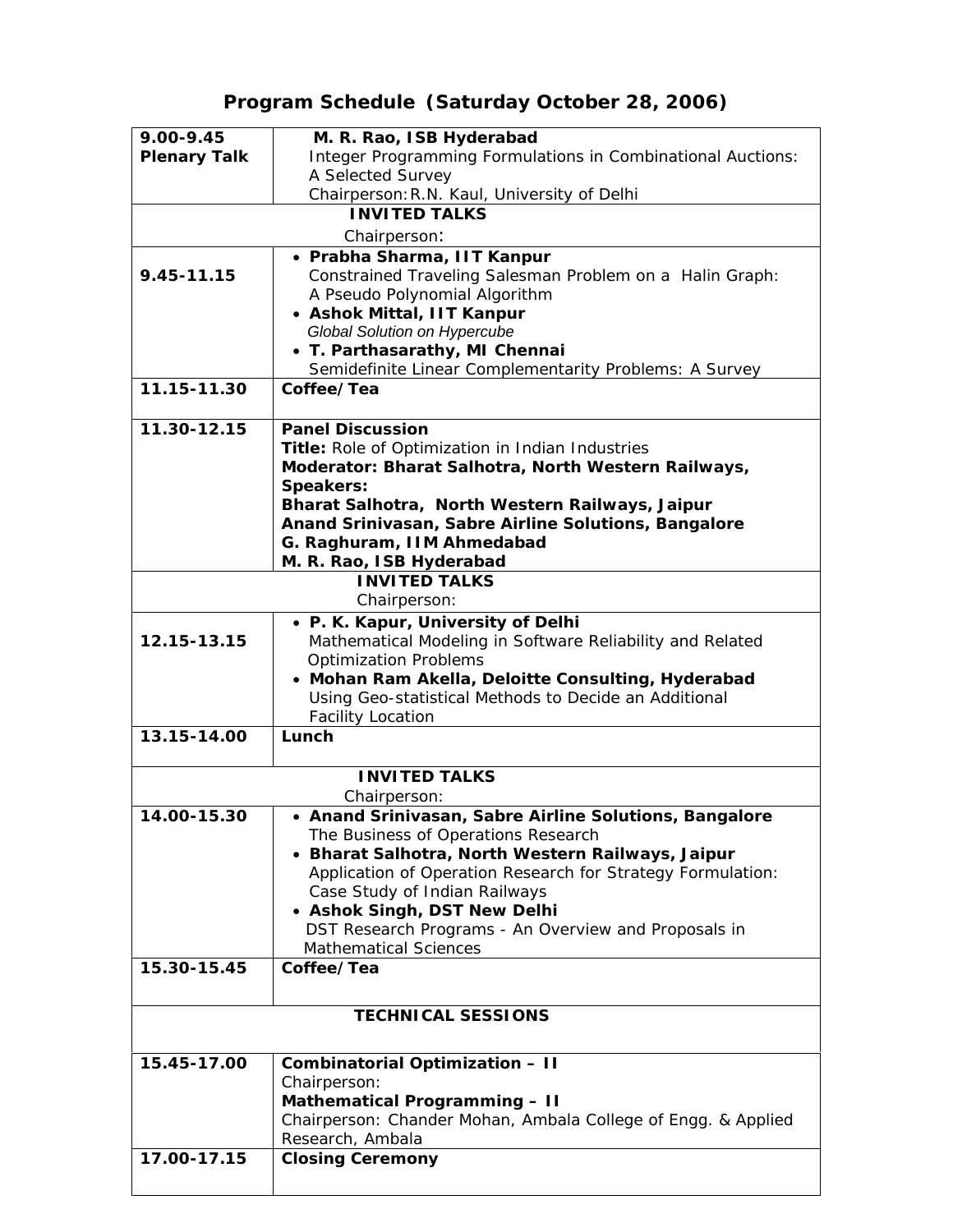## **Technical Session 1 (Day 1) (Venue: Lecture Hall)**

**Date: 27-10-2006 Time: 11.00-12.45**

# **Title: Queueing /Reliability /Inventory Models**

# **Session Chairperson: Manju Agarwal, University of Delhi**

| Sapna Chakrawarti | Optimal flow control for the finite<br>capacity markovian queueing network<br>for the time sharing system       |
|-------------------|-----------------------------------------------------------------------------------------------------------------|
| Kapil Govil       | Reliability based static approach for<br>performance enhancement of<br>networks                                 |
| G.Geetharamani    | Multi-items inventory control in a fuzzy<br>Environment                                                         |
| <b>B.C.Giri</b>   | Production lot sizing with process<br>deterioration and machine breakdown<br>under inspection schedule          |
| P. Lakshmi        | A study of M/G/1 queueing systems<br>with server vacations using Markov<br>regenerative theory                  |
| Kasturi Ramanth   | An alternative approach to the<br>analysis of a M/G/1 vacation queueing<br>system under a gated vacation scheme |
| Shalini Rathore   | Quality control for EPL model with<br>Shortage                                                                  |
| Neetu Singh       | Optimal threshold policy for markovian<br>queue with discouragement and<br>additional servers                   |
| Priyanka Verma    | Two-warehouse inventory model when<br>end demand is price sensitive                                             |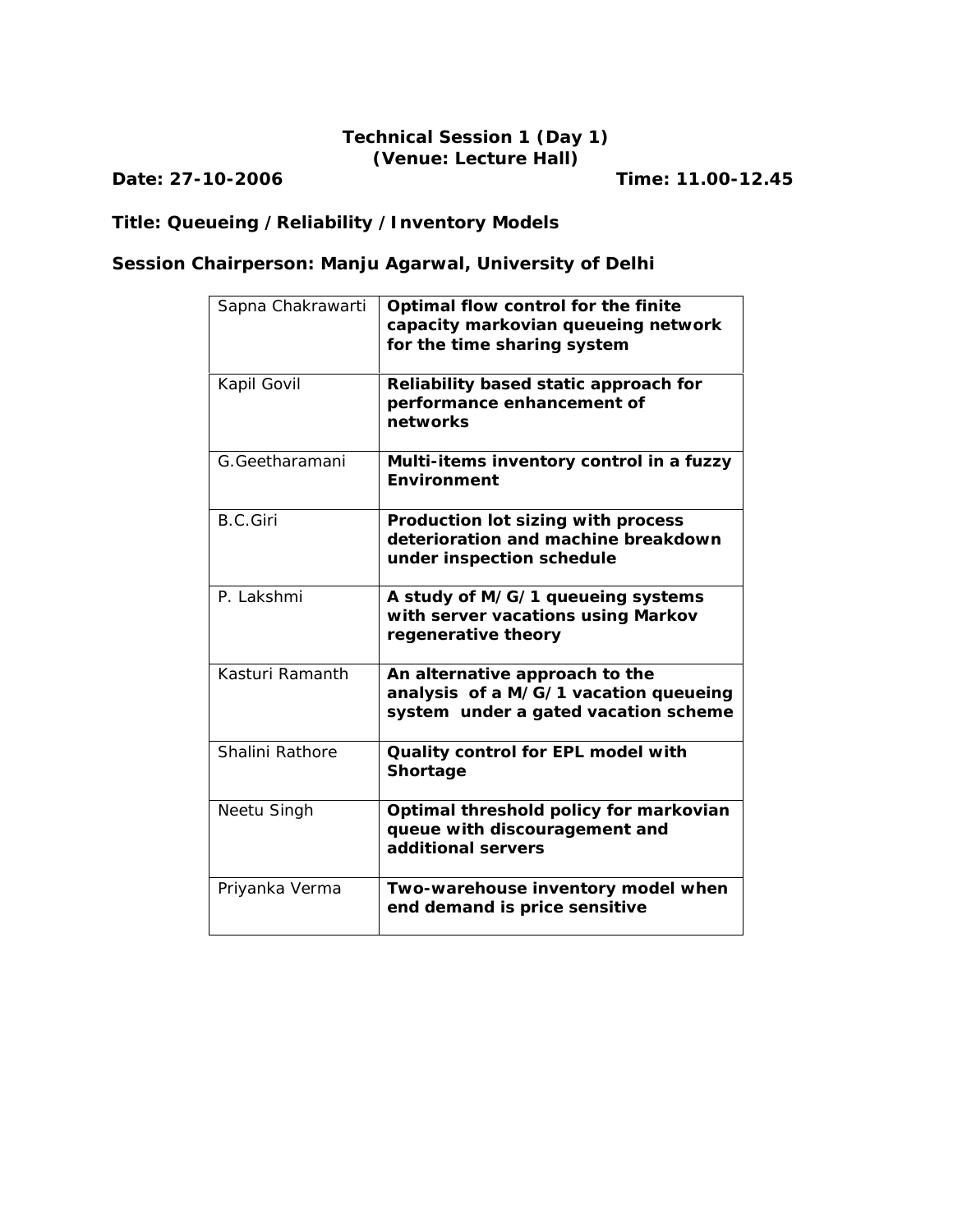## **Technical Session 2 (Day 1) (Venue: Auditorium)**

**Date: 27-10-2006 Time: 11.00-12.45**

# **Title: Combinatorial Optimization - I**

# **Session Chairperson: Manjusri Basu, University of Kalyani, Kalyani**

| Reena Kapoor      | Linearization of 0-1 multiquadratic<br>fractional programming problem                                                |
|-------------------|----------------------------------------------------------------------------------------------------------------------|
| Manoj Kumar       | A fuzzy multicriteria decision-making<br>method for vendor selection                                                 |
| V. Charles        | E-model for transportation problem of<br>linear stochastic fractional<br>programming                                 |
| Ravi Shanker      | <b>Enumeration technique for solving</b><br>multi-objective quadratic set-covering<br>problem using goal programming |
| Jagdish C. Bansal | An introduction to particle swarm<br>optimization method                                                             |
| Vaneeta Jindal    | Survivability analysis for 3G cellular<br>networks                                                                   |
| Manjusri Basu     | Optimal distribution of commodities<br>under budgetary restriction: A fuzzy<br>approach (Invited Talk)               |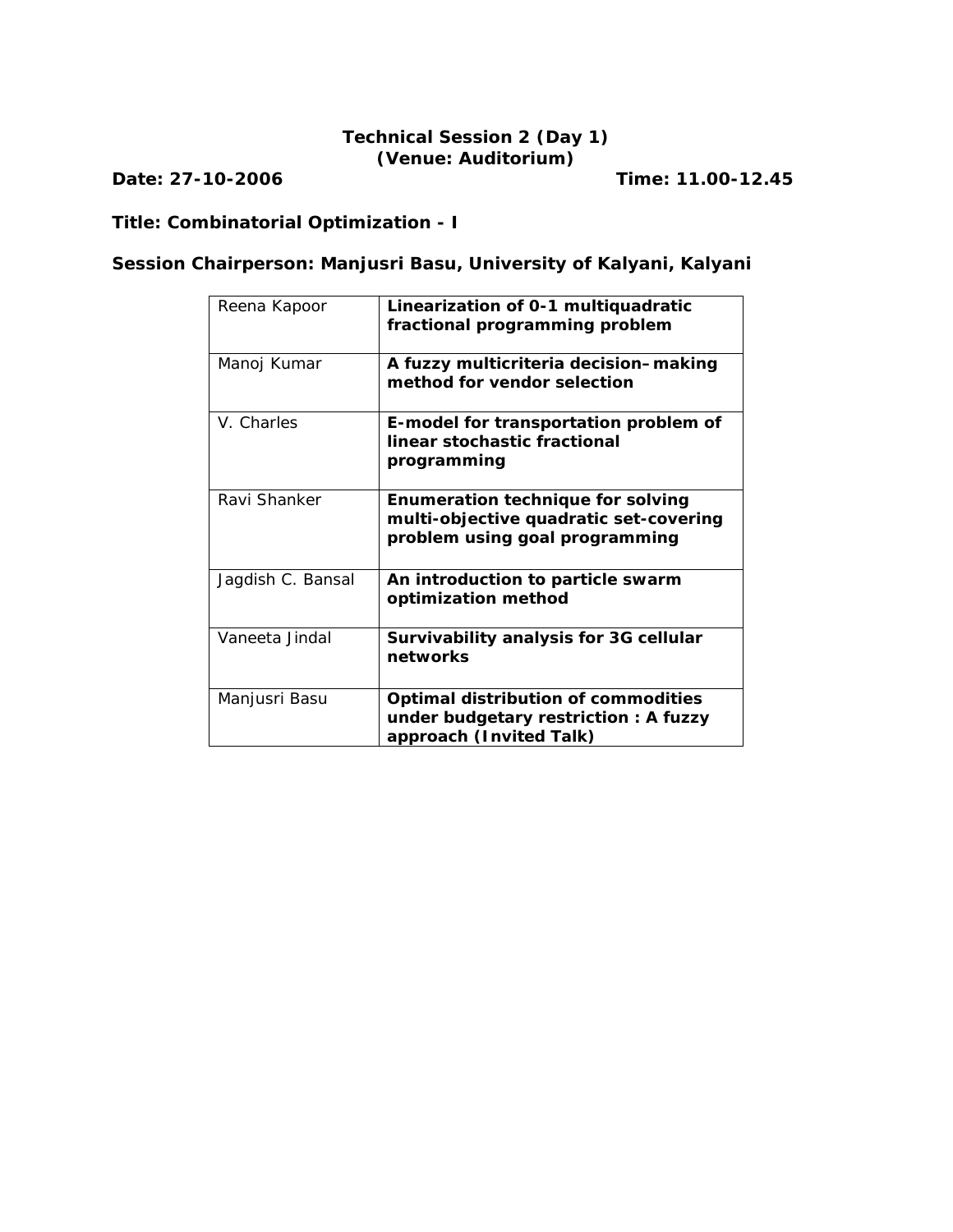### **Technical Session 3 (Day 1) (Venue: Auditorium)**

**Date: 27-10-2006 Time: 16.00-17.30**

# **Title: Mathematical Programming - I**

# **Session Chairperson: K. C. Sivakumar, IIT Madras**

| Divya Agarwal   | Optimality and duality in<br>nondifferentiable multiobjective<br>mathematical programming involving<br>higher order generalized type I<br>functions |
|-----------------|-----------------------------------------------------------------------------------------------------------------------------------------------------|
| Anulekha Dhara  | Conjugate duality for nonconvex<br>optimization problems                                                                                            |
| S. R. Pattanaik | Inexact lagrangian multiplier rules                                                                                                                 |
| Ritu Gupta      | Interactive fuzzy goal programming<br>approach for bilevel programming<br>problem                                                                   |
| Anjana Gupta    | Nonconvex vector minimization with<br>set inclusion constraints                                                                                     |
| K C Sivakumar   | Applications of nonnegative operators<br>in optimization (Invited Talk)                                                                             |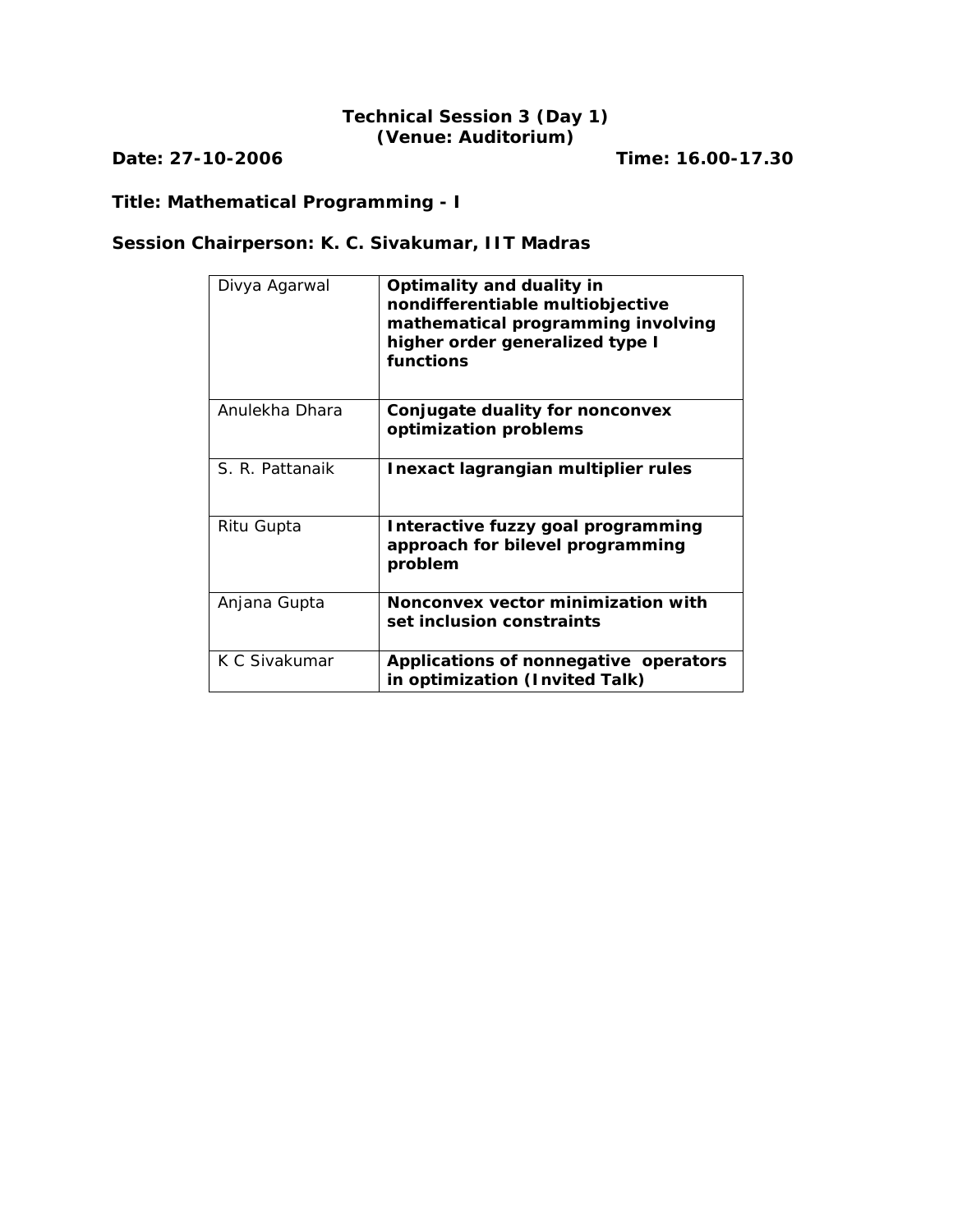# **Technical Session 4 (Day 1) (Venue: Lecture Hall)**

**Date: 27-10-2006 Time: 16.00-17.30**

# **Title: Optimization Applications**

# **Session Chairperson: M. Mathirajan, IISc Bangalore**

| J.Jeya           | Hybrid meta-heuristic algorithms for<br>detection of microcalcifications in<br>digital mammograms                                                                               |
|------------------|---------------------------------------------------------------------------------------------------------------------------------------------------------------------------------|
| M.Karnan         | Ant colony and genetic algorithms for<br>feature selection and classification of<br>microcalcifications in digital<br>mammograms                                                |
| Anshu Gupta      | <b>Innovation diffusion models with</b><br>promotional efforts and related<br>optimization problems maximizing the<br>adoption of multi-products in multiple<br>market segments |
| R. Sarvanan      | TRIZ application in design of an<br>industrial robot                                                                                                                            |
| Ravindra Gokhale | A solution framework for discrete<br>parallel processors scheduling problem<br>with weighted flow time minimization                                                             |
| M.Mathirajan     | <b>Mathematical programming</b><br>formulations for scheduling batch<br>processing machines<br>(Invited Talk)                                                                   |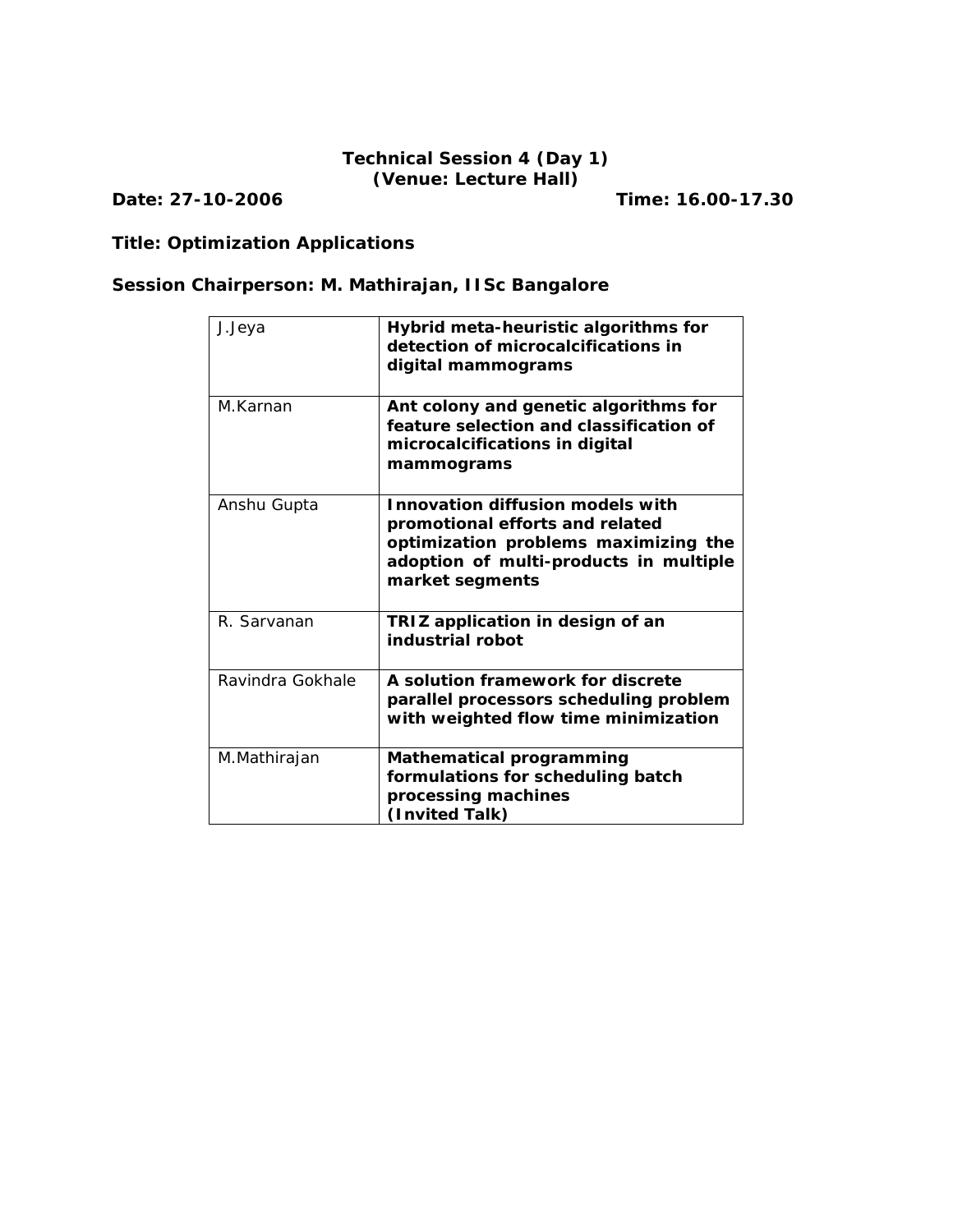### **Technical Session 5 (Day 2) (Venue: Lecture Hall)**

**Date: 28-10-2006 Time: 15.45-17.00**

# **Title: Combinatorial Optimization-II**

# **Session Chairperson:**

| Shalini Arora  | Phased time minimizing transportation<br>problem                                                   |
|----------------|----------------------------------------------------------------------------------------------------|
| Sudha Arora    | Multiobjective capacitated plant<br>location problem                                               |
| Ritu Narang    | Weighting method for bilevel integer<br>fractional programming problem with<br>bounded variables   |
| Kalpana Dahiya | Capacitated transportation problem<br>with bounds on rim conditions                                |
| N. Guruprasad  | Optimization of traveling salesman<br>problem - an algorithmic approach<br>with code and animation |
| S. K. Gupta    | Mond-Weir type higher-order<br>symmetric duality with cone<br>constraints                          |